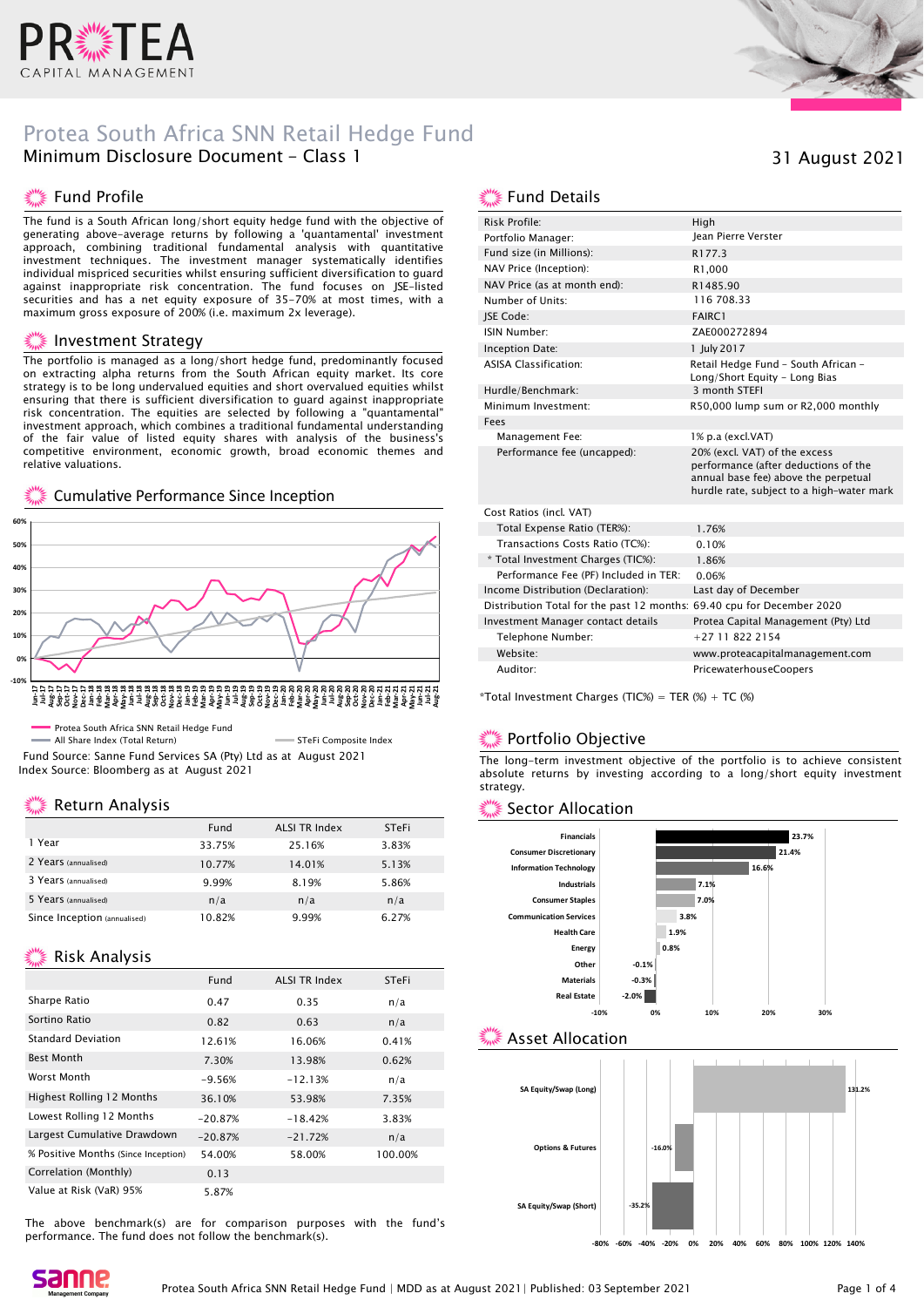



# Minimum Disclosure Document - Class 1 Protea South Africa SNN Retail Hedge Fund

### Increase in NAV Attributable to Investors

|      | lan          | Feb      | Mar      | Apr      | Mav      | Jun      | Jul      | Aua          | Sep      | Oct           | Nov      | Dec      | Total  |
|------|--------------|----------|----------|----------|----------|----------|----------|--------------|----------|---------------|----------|----------|--------|
| 2017 |              |          |          |          |          |          | $-0.62%$ | .02%<br>$-1$ | $-3.21%$ | 2.37%         | $-3.80%$ | 7.27%    | 0.58%  |
| 2018 | 3.00%        | 4.92%    | 0.46%    | $-0.42%$ | $-0.23%$ | 2.43%    | 6.52%    | $-2.59%$     | 6.92%    | 1.13%<br>$-1$ | 3.01%    | $-0.38%$ | 24.35% |
| 2019 | $-3.08%$     | .28%     | 3.24%    | 5.83%    | $-0.10%$ | $-4.22%$ | $-0.29%$ | $-2.30%$     | ` 1%     | $-0.64%$      | 3.78%    | $-0.42%$ | 3.80%  |
| 2020 | .29%<br>$-1$ | $-7.99%$ | $-9.56%$ | $-0.45%$ | 3.57%    | .74%     | 0.17%    | 2.37%        | 6.71%    | .30%          | 2.64%    | $-0.70%$ | 3.11%  |
| 2021 | 2.09%        | $-3.65%$ | 5.95%    | 2.10%    | 5.06%    | $-1.66%$ | 2.28%    | .95%         |          |               |          |          | 14.62% |

\*The inception date for the portfolio is 1 July 2017. The portfolio has been transitioned under CISCA regulations on 1 July 2017 and has since been managed as a regulated product. The annualized total return is the average return earned by an investment each year over a given time period, since date of the launch of the fund. Actual annual figures are available from the manager on request. The highest and lowest 1 year returns represent the highest and lowest actual returns achieved during a 12 month rolling period year since the original launch date of the portfolio. The performance figures given show the yield on a Net Asset value ("NAV") basis. The yield figure is not a forecast. Performance is not guaranteed and investors should not accept it as representing expected future performance. Individual investor performance may differ as a result of initial fees, time of entry/actual investment date, date of reinvestment, and dividends withholding tax. Performance is calculated for a lump sum investment on a Net Asset Value basis. The performance figures are reported net of fees with income reinvested. Jean Pierre Verster took over as portfolio manager since inception of the fund.

Please note that Protea South Africa SNN Retail Hedge Fund was previously known as Fairtree Protea Equity Long Short SNN Retail Hedge Fund, name change effective 13 June 2019.

# Market Commentary

The fund rose by 1.9% for the month of August, while the FTSE/JSE All-Share Total Return Index decreased by 1.7%. In terms of our sub-strategies, Longs contributed 3% to the fund's return, Shorts detracted 2%, Special Situations made a 1.5% gain and Options detracted roughly half a percent.

Our top five Longs for the month were two banks, a mobile telecommunication group, an information technology company and a company operating in the leisure industry. Our five worst-performing Longs were two platinum miners, a technology holding company, an information technology company and a pay-television operator. We sold our shares in the two platinum miners during the month and generally have a less optimistic view of mining companies now that inflation expectations are moderating.

Our three most profitable Shorts for the month were a luxury goods company, a telecommunications group and a global brewer. Our worst-performing Shorts were a retail holding company, a real estate investment trust and a discount retailer.

Special Situations made another pleasing contribution. There are an increasing number of corporate actions currently, which offers us ample arbitrage opportunities. Options made a small loss as reference prices moved in the opposite direction to how we are positioned.

We are optimistic that the fund is positioned to deliver above-average future returns. Thank you for joining us on the long-term wealth creation journey.

Please Note: The above commentary is based on reasonable assumptions and is not guaranteed to occur.

# Portfolio Valuation & Transaction Cut-Off

To invest in the portfolio, e-mail ProteaCapital@sannegroup.co.za.

The portfolio is valued daily. The transaction cut-off time is 14:00pm on a business day. Investor instructions received after 14:00pm shall be processed the following business day.

### Risk Profile

|--|

The risk category shown is not guaranteed and may change over time. The lowest category does not mean the investment is risk free. There may be other special areas of risk relating to the investment including liquidity risk, credit risk, market risk, and settlement risk. Sanne Management Company (RF) (Pty) Ltd, ("the manager"), and the investment manager do not render financial advice. Our risk indicator does not imply that the portfolio is suitable for all types of investors. You are advised to consult your financial adviser.

### Total Expense Ratio

A higher TER does not necessarily imply a poor return, nor does a low TER imply a good return. The current TER may not necessarily be an accurate indication of future TER's. Transaction Costs are a necessary cost in administering the financial product and impacts financial product returns. It should not be considered in isolation as returns may be impacted by many other factors over time including market returns, the type of financial product, the investment decisions of the investment manager and the TER.

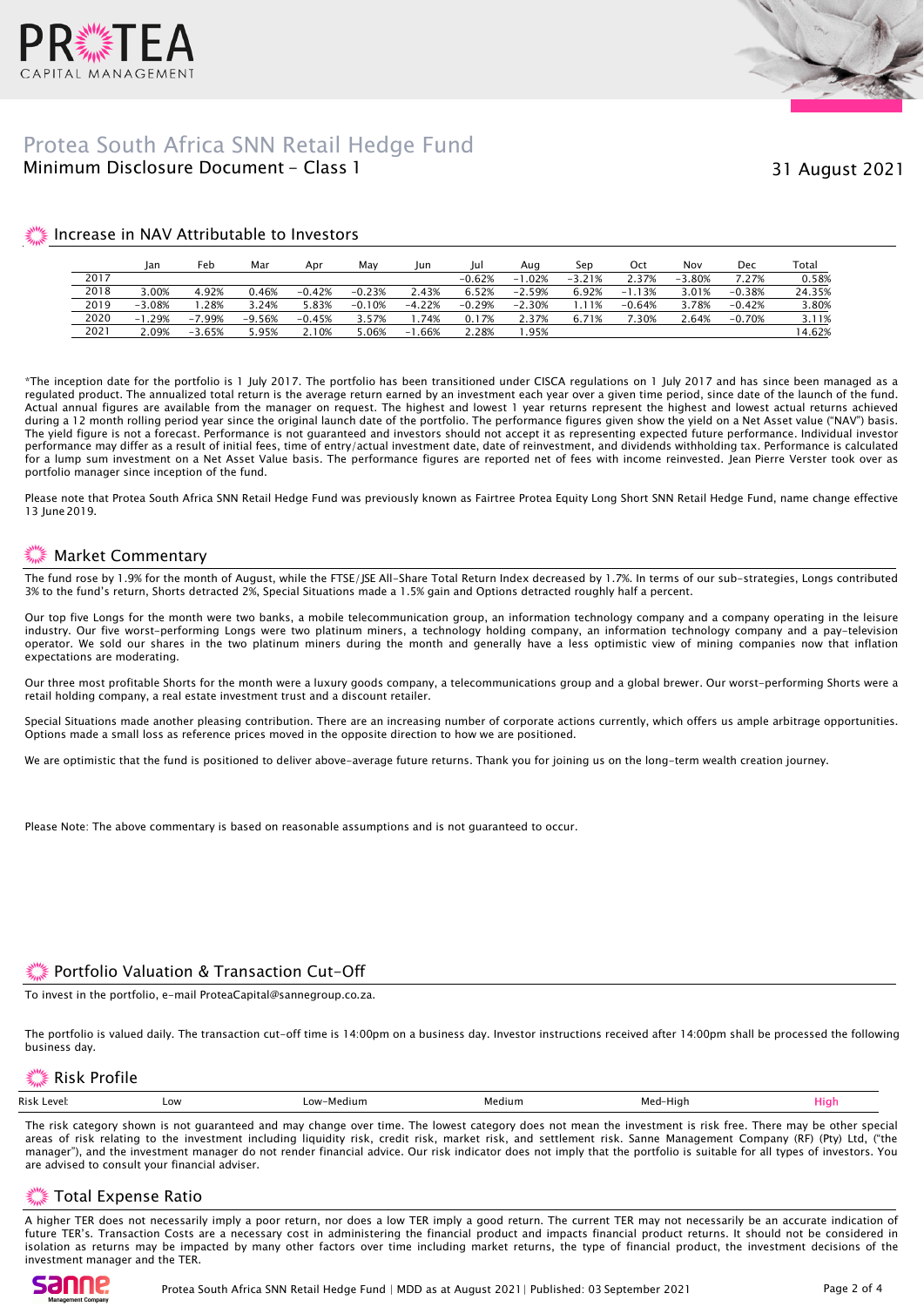

# Protea South Africa SNN Retail Hedge Fund



Minimum Disclosure Document - Class 1 31 August 2021

## ूं Fund Risk

| Leverage Risk:                     | The Fund borrows additional funds, trades on margin or performs short sale trades to amplify investment decisions. This means that the<br>volatility of a hedge fund portfolio can be many times that of the underlying investments due to leverage on a fund.                                                                                                                                                                                                                                                                 |
|------------------------------------|--------------------------------------------------------------------------------------------------------------------------------------------------------------------------------------------------------------------------------------------------------------------------------------------------------------------------------------------------------------------------------------------------------------------------------------------------------------------------------------------------------------------------------|
| Derivative Risk:                   | Derivative positions are financial instruments that derive their value from an underlying asset. Derivatives are exposed to implicit leverage<br>which could result in magnified gains and/or losses on the portfolio.                                                                                                                                                                                                                                                                                                         |
| <b>Counterparty Credit</b><br>Risk | Counterparty risk is a type of credit risk and is the risk of default by the counterparty associated with trading derivative contracts. An<br>example of counterparty credit risk is margin or collateral held with a prime broker.                                                                                                                                                                                                                                                                                            |
| Volatility Risk:                   | Volatility refers to uncertainty and risk related to size of change of an instrument or portfolio. It is a statistical measure of the dispersion<br>of returns for a given security or market index. Volatility is proportional to the directional exposure of a portfolio and is measured by<br>Value at risk (VaR) which is a statistical technique used to measure and quantify the level of volatility.                                                                                                                    |
| Concentration and<br>Sector Risk:  | A large proportion of total assets invested in specific assets, sectors or regions. Concentrated positions or concentrated sectors in a<br>portfolio will material impact the returns of the portfolio more so than diversified portfolios.                                                                                                                                                                                                                                                                                    |
| Correlation Risk:                  | A measure that determines how assets move in relation to each other. Correlation risk arises when the correlation between asset-classes<br>change. Correlation risk also arises when the correlation within an asset-class changes. Examples of correlation within asset classes<br>include equity pairs trading, fixed income curve trading and commodities pairs trading.                                                                                                                                                    |
| Equity Risk:                       | Applies to investment in shares or derivatives based on shares. The market price of shares varies depending on supply and demand of the<br>shares. Equity risk is the risk of loss due to the drop in the market price of shares. Equity risk can either be systematic risk which is risk<br>to the entire market based on political and economic indicators or unsystematic risk which is company specific and includes risk relating<br>to company profits, future prospects and general consensus on the company or sector. |
| Currency/Exchange<br>Rate Risk:    | Assets of a fund may be denominated in a currency other than the Base Currency of the fund and changes in the exchange rate between<br>the Base Currency and the currency of the asset may lead to a depreciation of the value of the fund's assets as expressed in the Base<br>Currency.                                                                                                                                                                                                                                      |
| Glossary                           |                                                                                                                                                                                                                                                                                                                                                                                                                                                                                                                                |
| Net Asset Value (NAV)              | Means net asset value, which is the total market value of all assets in a portfolio including any income accruals and less and deductible<br>expenses such as audit fees, brokerage and service fees.                                                                                                                                                                                                                                                                                                                          |
| Annualised Return:                 | Is the weighted average compound growth rate over the performance period measured.                                                                                                                                                                                                                                                                                                                                                                                                                                             |
| Highest & Lowest Return            | The highest and lowest rolling twelve-month performance of the portfolio since inception.                                                                                                                                                                                                                                                                                                                                                                                                                                      |
| Total Expense Ratio (TER)          | Reflects the percentage of the average Net Asset Value (NAV) of the portfolio that was incurred as charges, levies and fees related to<br>the management of the portfolio. A higher TER does not necessarily imply a poor return, nor does a low TER imply a good return. The<br>current TER cannot be regarded as an indication of future TER's.                                                                                                                                                                              |
| Transaction Costs (TC)             | Is the percentage of the value of the Fund incurred as costs relating to the buying and selling of the Fund's underlying assets.<br>Transaction costs are a necessary cost in administering the Fund and impacts Fund returns.                                                                                                                                                                                                                                                                                                 |
| Total Investment Charge<br>(TIC)   | Should not be considered in isolation as returns may be impacted by many other factors over time including market returns, the type<br>of Fund, investment decisions of the investment manager.                                                                                                                                                                                                                                                                                                                                |
| Total Investment Charges<br>(TIC%) | = TER (%) + TC (%): The Total Investment Charges (TIC), the TER + the TC, is the percentage of the net asset value of the class of the<br>Financial Product incurred as costs relating to the investment of the Financial Product. It should be noted that a TIC is the sum of two<br>calculated ratios $(TER+TC)$ .                                                                                                                                                                                                           |
| Leverage/Gearing:                  | The use of securities, including derivative instruments, short positions or borrowed capital to increase the exposure beyond the<br>capital employed to an investment.                                                                                                                                                                                                                                                                                                                                                         |
| Alpha                              | Denoted the outperformance of the fund over the benchmark.                                                                                                                                                                                                                                                                                                                                                                                                                                                                     |
| Sharpe Ratio                       | The ratio of excess return over the risk-free rate divided by the total volatility of the portfolio.                                                                                                                                                                                                                                                                                                                                                                                                                           |
| Sortino Ratio:                     | The ratio of excess return over the risk-free rate divided by the downside deviation of the portfolio.                                                                                                                                                                                                                                                                                                                                                                                                                         |
| Standard Deviation:                | The deviation of the return of the portfolio relative to its average.                                                                                                                                                                                                                                                                                                                                                                                                                                                          |
| Drawdown:                          | The greatest peak to trough loss until a new peak is reached.                                                                                                                                                                                                                                                                                                                                                                                                                                                                  |
| Correlation                        | A number between -1 and 1 indicating the similarity of the dispersion of returns between the portfolio and another asset or index<br>with 1 being highly correlated, $-1$ highly negatively correlated and 0 uncorrelated.                                                                                                                                                                                                                                                                                                     |
| Value at Risk (VaR)                | Value at risk is the minimum loss percentage that can be expected over a specified time period at a predetermined confidence level.                                                                                                                                                                                                                                                                                                                                                                                            |